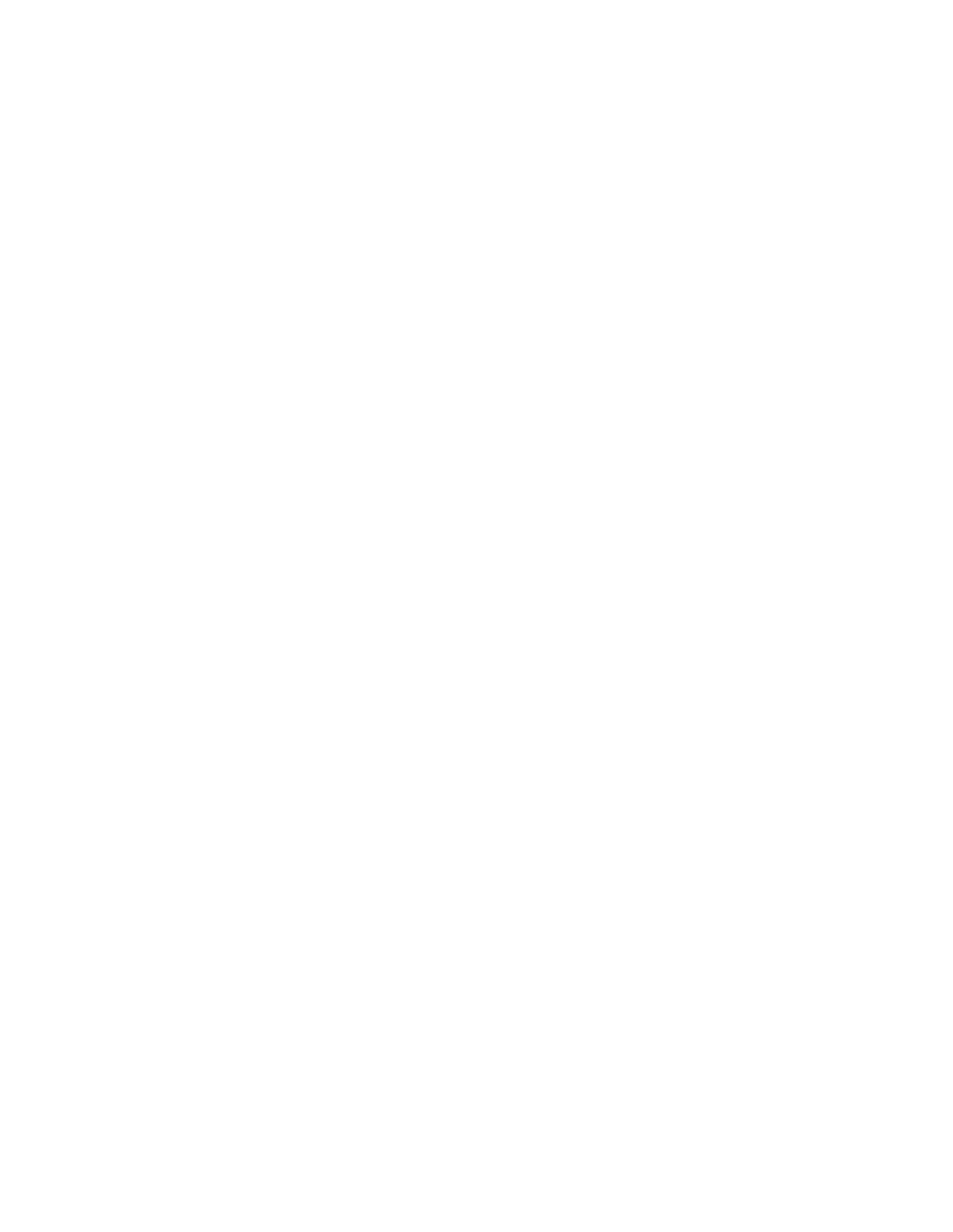# **SECTION 16251 MANUAL TRANSFER SWITCH**

## <span id="page-2-0"></span>**PART 1 - GENERAL**

### <span id="page-2-1"></span>**1.01 SCOPE**

- A. This Section specifies the requirements for the design, fabrication, assembly, wiring, testing, delivery, and installation of low voltage (600 volt) non-automatic transfer switches. Each non-automatic transfer switch unit shall consist of a mechanically held power transfer switch and a microprocessor controller.
- B. Contractor shall furnish and install non-automatic, manual transfer switch (MTS) units with the number of poles, amperage, voltage, and withstand current ratings as specified herein and shown on the Drawings.

### <span id="page-2-2"></span>**1.02 RELATED SECTIONS**

- A. The Contract Documents are a single integrated document, and as such all Specification Sections apply. It is the responsibility of the Contractor and its subcontractors to review all sections and ensure a complete and coordinated project.
- B. Related Specification Sections include, but are not limited to, the following:
	- 1. Sections of the Specifications specifying equipment and/or systems producing electrical power.
	- 2. Division 16 Electrical
	- 3. Division 17 Instrumentation and Controls

### <span id="page-2-3"></span>**1.03 STANDARDS AND CODES**

MTS units and accessories, including installation of same, shall meet or exceed the applicable requirements of the following standards and codes (latest edition):

- A. UL 1008 Standard for Automatic Transfer Switches
- B. NFPA 70 National Electrical Code, including use in emergency and standby systems in accordance with Articles 517, 700, 701, and 702
- C. NFPA 110 Standard for Emergency and Standby Power Systems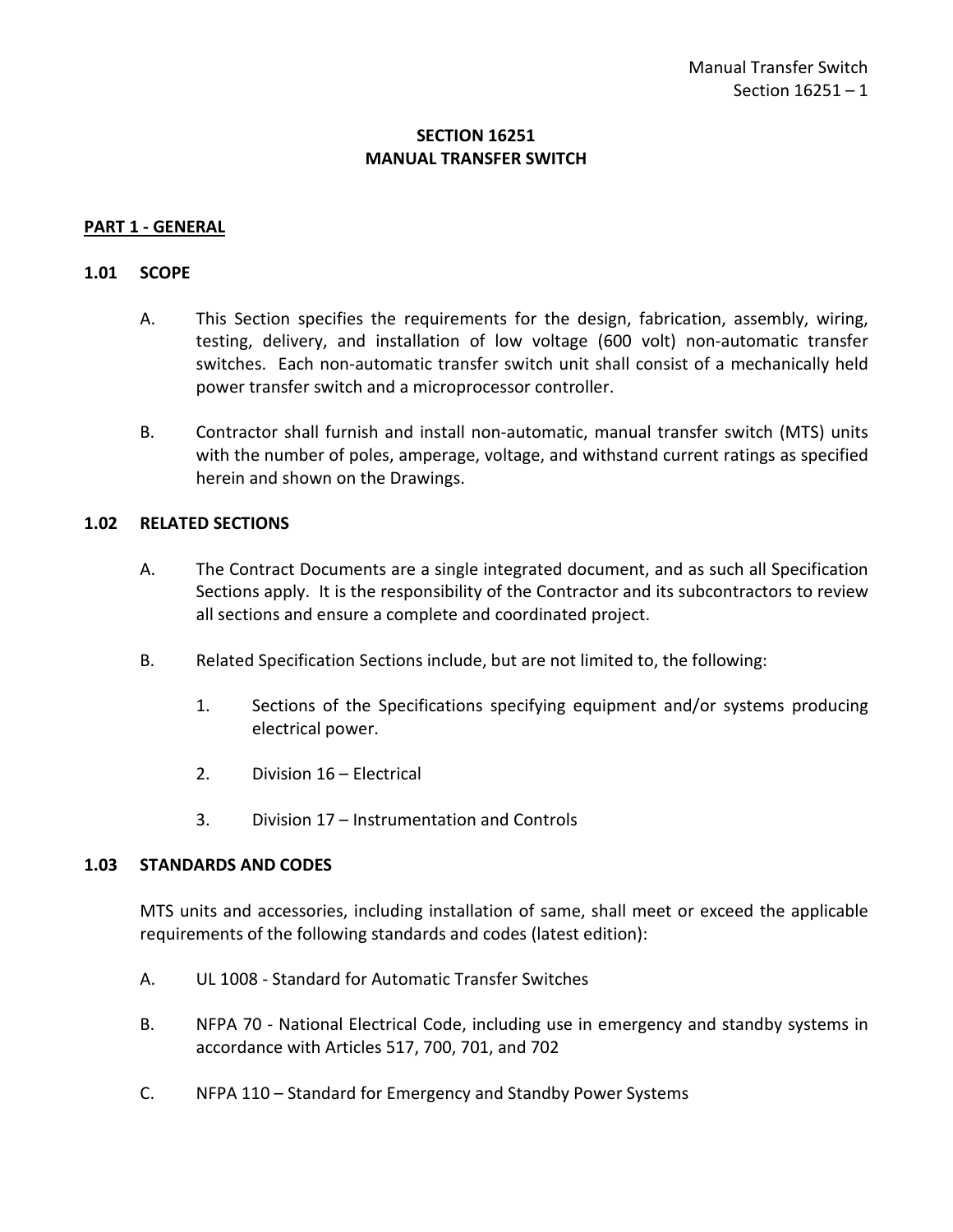- D. ANSI/IEEE Standard 446 Recommended Practice for Emergency and Standby Power Systems for Commercial and Industrial Applications
- E. NEMA ICS10 (formerly ICS2-447) AC Automatic Transfer Switch Equipment

## <span id="page-3-0"></span>**1.04 SUBMITTALS**

## A. Shop Drawings

Contractor shall prepare and submit complete and organized shop drawings and product data as specified herein and in accordance with the requirements of the District's General Conditions. Shop drawings and product data shall include, but not be limited to, the following:

- 1. Manufacturer's product literature, specifications, performance capabilities, features and accessories, materials of construction, illustrations, and data in sufficient detail to demonstrate compliance with Specification requirements. Manufacturer's literature and data shall be marked to clearly delineate all applicable information and crossing out all inapplicable information.
- 2. Plan, elevation, side, and front view arrangement drawings, including component identification, overall dimensions, weights, clearances, conduit entrance locations, and mounting or anchoring requirements.
- 3. Electrical wiring diagram showing MTS normal, emergency and load connections. Electrical wiring diagram showing all controller terminal block connections. In addition, provide a summary listing of all terminal block connections, including terminal block number, function, and a brief description of each connection.
- 4. Manufacturer's certificate of compliance or published data reflecting a UL 1008 listing for the MTS unit(s) to be supplied.

# B. Operation and Maintenance Manual

Contractor shall submit a detailed Operation and Maintenance Manual for the equipment specified herein and incorporated into the Work. The Operation and Maintenance Manual shall be provided in accordance with the requirements of the District's General Conditions, and Section 01430.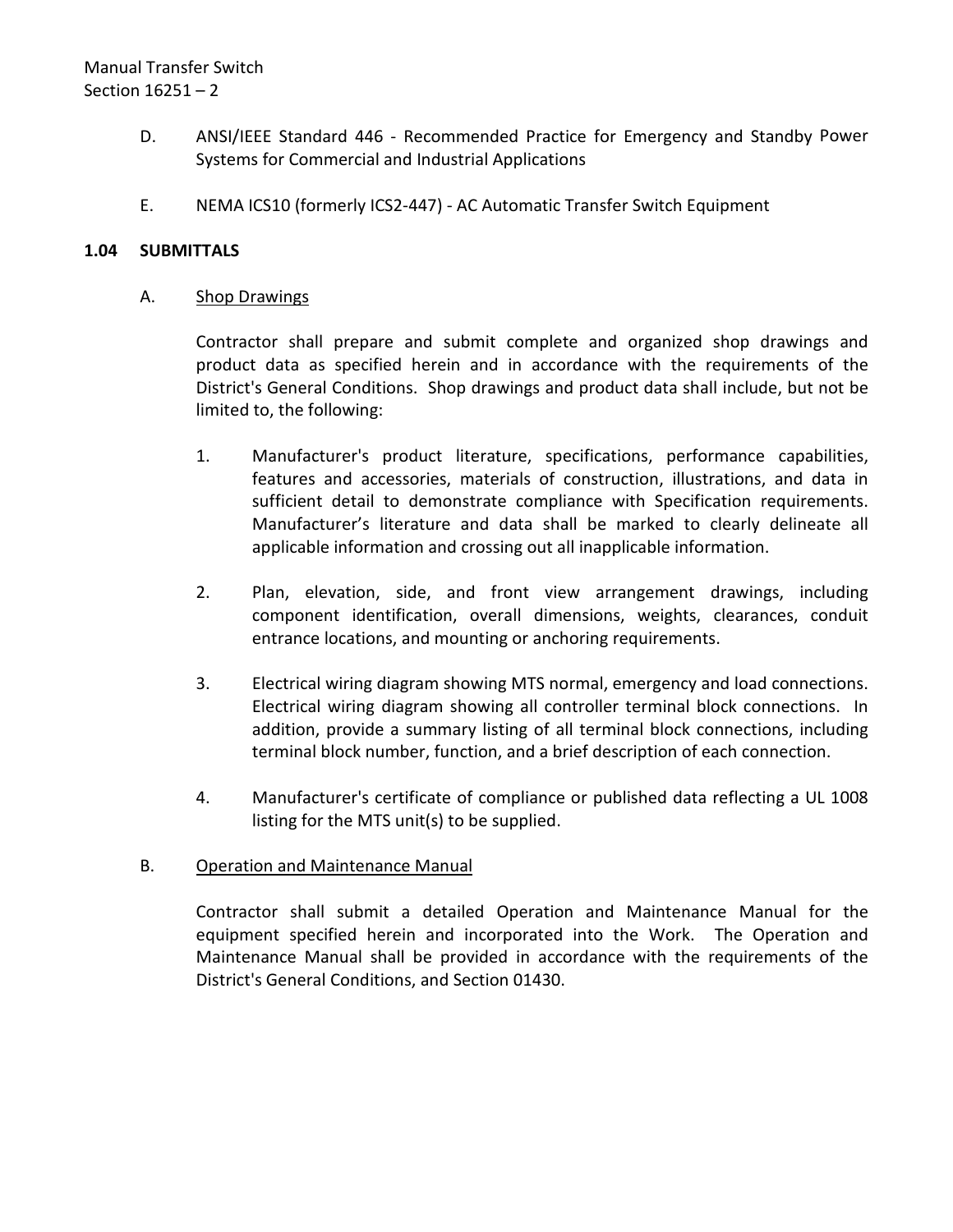Operation and maintenance manuals shall include, but not be limited to, the following:

- 1. Equipment Performance Data and Drawings
	- a. Manufacturer's product literature, specifications, performance capabilities, features and accessories, materials of construction, and illustrations.
	- b. As-built general arrangement drawings.
	- c. As-built schematic diagrams and electrical wiring diagrams showing MTS normal, emergency and load connections, and controller input/output connections.
- 2. Equipment Installation Requirements
	- a. Complete, detailed installation instructions for all equipment and components.
- 3. Equipment Operation Data
	- a. Complete and detailed sequence of operation and operating instructions, including operator interface menus, programming, and setup parameters.
	- b. Printed list of all final setup parameters for each MTS unit, including factory settings and any field modifications to factory settings.
- 4. Equipment Service and Maintenance Data
	- a. Maintenance data shall include all information and instructions required by District's personnel to keep equipment properly cleaned and adjusted so that it functions correctly throughout its full design life.
	- b. Unloading, handling, and long term storage requirements.
	- c. Explanation with illustrations as necessary for each maintenance task.
	- d. Recommended schedule of maintenance tasks.
	- e. Troubleshooting instructions.
	- f. List of maintenance tools and equipment.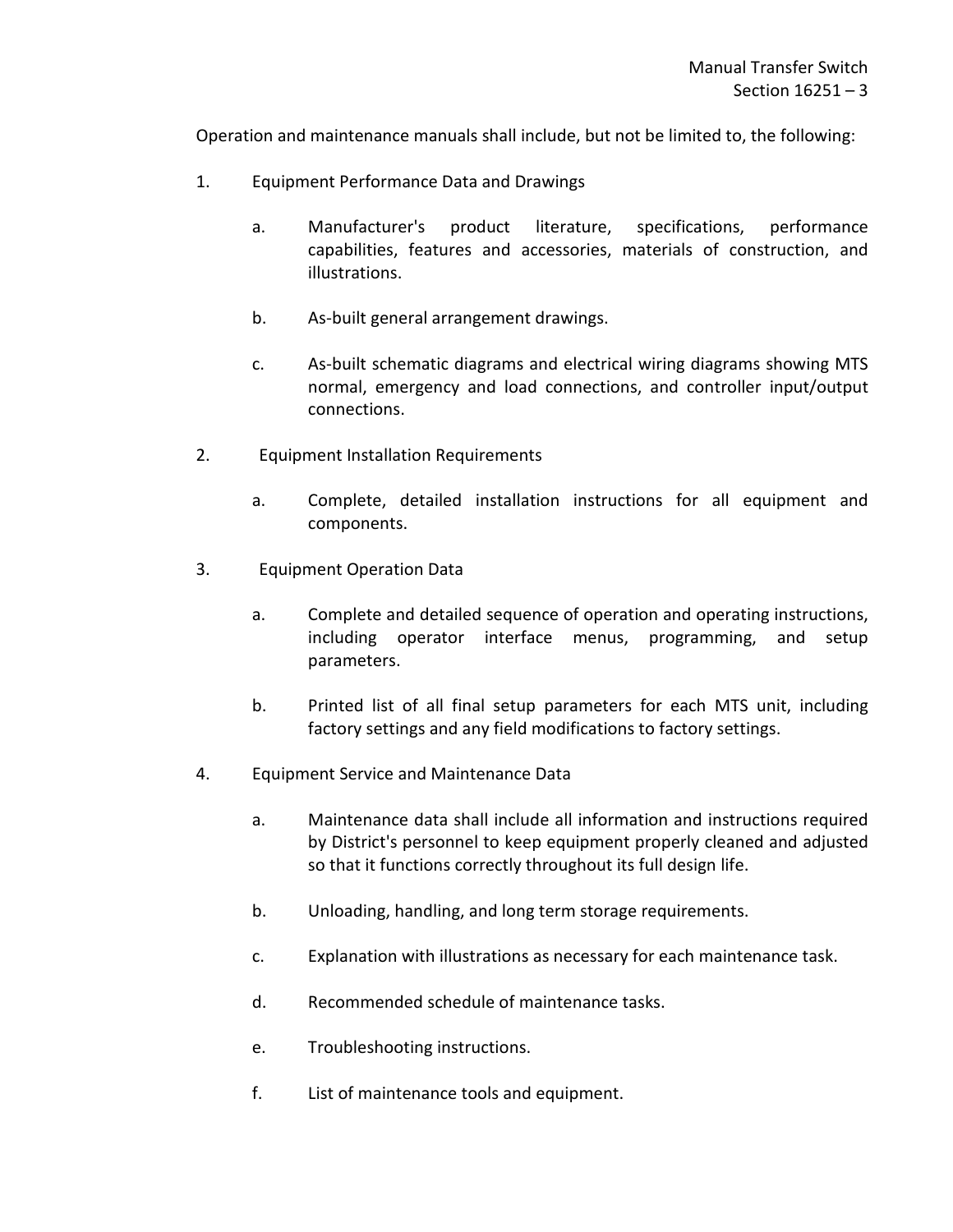- g. Recommended spare parts list.
- h. Name, address and phone number of manufacturer and manufacturer's local service representative.
- 5. Manufacturer's Warranty
- 6. Provide a signed written certification report with the Final Operation and Maintenance Manuals, certifying that each MTS unit has been properly installed, calibrated and adjusted, and is suitable for satisfactory continuous operation under varying operating conditions, and meets all requirements specified in the Contract Documents.

# <span id="page-5-0"></span>**1.05 QUALITY ASSURANCE**

Each MTS unit shall be designed, fabricated, tested, furnished, and warrantied by a manufacturer that has been regularly engaged in the production of UL Standard 1008 listed MTSs for a minimum of 10 years, and the MTS unit to be supplied has been available on the open market for a minimum of 5 years. All MTS units shall be the product of the same manufacturer. MTS units shall be as manufactured by ASCO, Russelectric, Zenith, or equal.

The listing of specific manufacturers herein does not imply acceptance of their products that do not meet the specified ratings, features and functions. Manufacturers listed herein are not relieved from meeting these specifications in their entirety; and, if necessary, they shall provide non-standard, custom equipment and/or products. Contractor shall be responsible for confirming that the proposed equipment and/or products will meet these specifications.

# <span id="page-5-1"></span>**1.06 MANUFACTURER'S WARRANTY**

Manufacturer shall guarantee all equipment against defects in material and workmanship for a period of two years from date of project acceptance. During the warranty period, manufacturer shall provide all labor and material required to repair or replace defective equipment at no cost to the District.

# <span id="page-5-2"></span>**PART 2 – PRODUCTS**

# <span id="page-5-3"></span>**2.01 GENERAL**

A. The MTS unit shall transfer load in delayed transition (break-before-make) mode. Transfer shall be accomplished with a user-defined interruption period in both directions, as specified herein. The load disconnect time delay shall be configured to be active for all transfers or to be bypassed in the event that the voltage of all three phases of the source the load is connected to drop below 70% of nominal.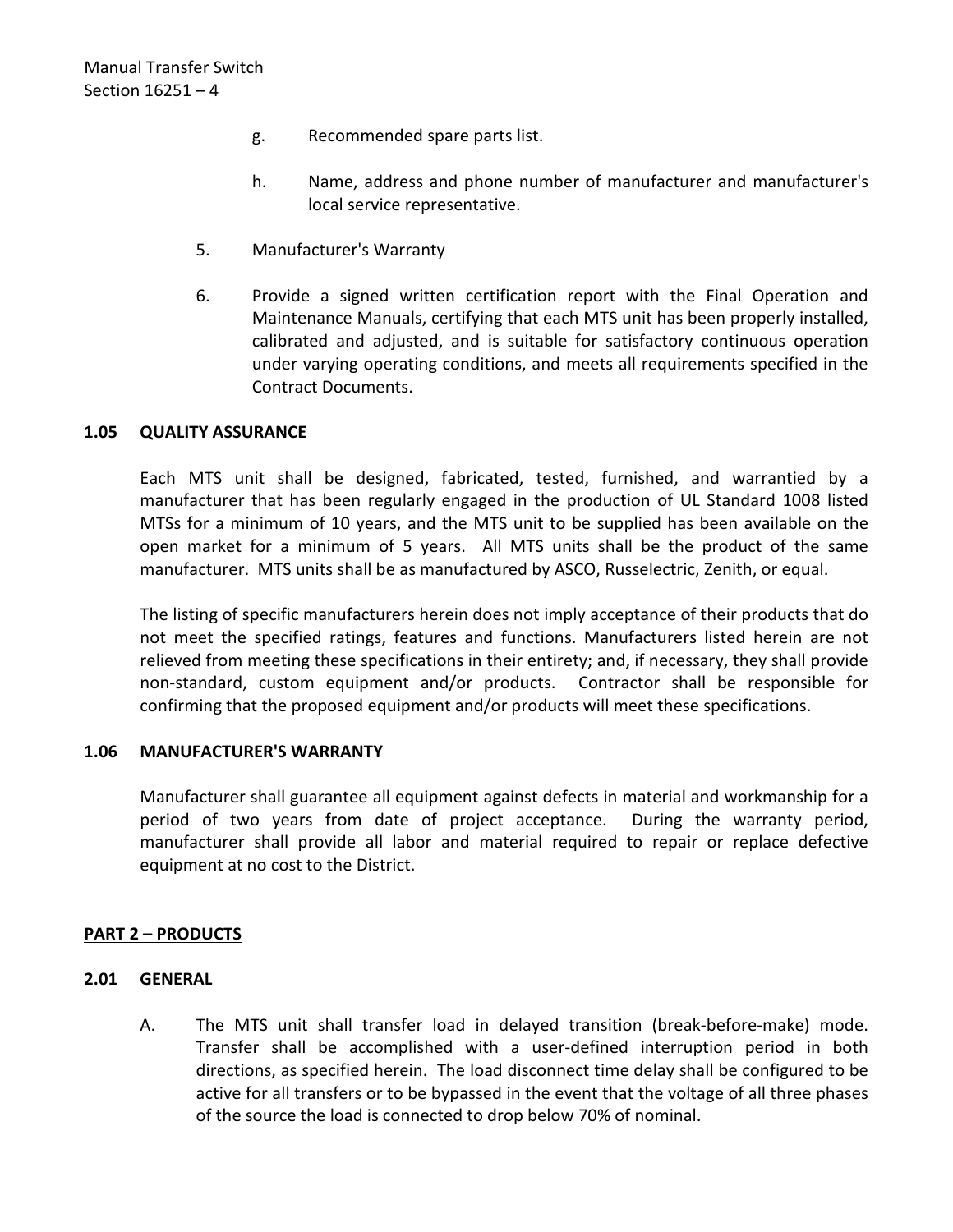- B. Minimum MTS size (amperage rating) shall be as shown on the Drawings. The MTS unit shall be rated for continuous duty based on all load classes (inductive motors, resistive loads, electric discharge lamps, and tungsten lamps).
- C. Each MTS unit shall be suitable for installation in an MCC section or in its own enclosure as shown on the Drawings.
- D. Unless specified otherwise, MTS units shall be 3-pole and suitable for application to 3 phase, 3-wire, 60 Hz, 480 V systems.
- E. MTS units shall be rated to close-on and withstand the available RMS symmetrical short circuit current at the MTS terminals with the type of overcurrent protection shown on the Drawings and selective coordination (short time/instantaneous ratings) determined by Contractor's Short Circuit/Coordination Study per Specification Section 16040.

As a minimum, MTS units shall be 3-cycle rated in accordance with UL Standard 1008. Minimum UL 3-cycle close-on and withstand ratings at 480 VAC with any molded case circuit breaker (MCCB) matching the MTS size, specific coordinated MCCBs, or current limiting fuses shall be as follows:

| <b>MTS Size</b><br>(Amps) |               | Any<br><b>MCCB</b> | <b>Specific</b><br>Coordinated<br><b>MCCB</b> | Current<br><b>Limiting Fuses</b> |
|---------------------------|---------------|--------------------|-----------------------------------------------|----------------------------------|
|                           | $150 - 200$   | 30,000 A           | 42,000 A                                      | 200,000 A                        |
|                           | $260 - 400$   | 35,000 A           | 42,000 A                                      | 200,000 A                        |
|                           | 600           | 42,000 A           | 50,000 A                                      | 200,000 A                        |
|                           | $800 - 1200$  | 50,000 A           | 65,000 A                                      | 200,000 A                        |
|                           | $1600 - 2000$ | 85,000 A           | 85,000 A                                      | 200,000 A                        |
|                           | 2600 - 3000   | 100,000 A          | 100,000 A                                     | 200,000 A                        |
|                           |               |                    |                                               |                                  |

# <span id="page-6-0"></span>**2.02 CONSTRUCTION**

- A. The MTS unit shall be electrically operated and mechanically held. The electrical operators shall be dual-solenoid or dual-motor mechanisms, momentarily energized. The normal and emergency contacts shall be positively interlocked mechanically and electrically to prevent simultaneous closing.
- B. The MTS unit shall be positively locked and unaffected by momentary outages so that contact pressure is maintained at a constant value and temperature rise at the contacts is minimized for maximum reliability and operating life.
- C. All main contacts shall be silver alloy composition designed to resist burning or pitting. Separate arcing contacts designed for rapid and reliable arc quenching and equipped with magnetic blowouts shall be provided.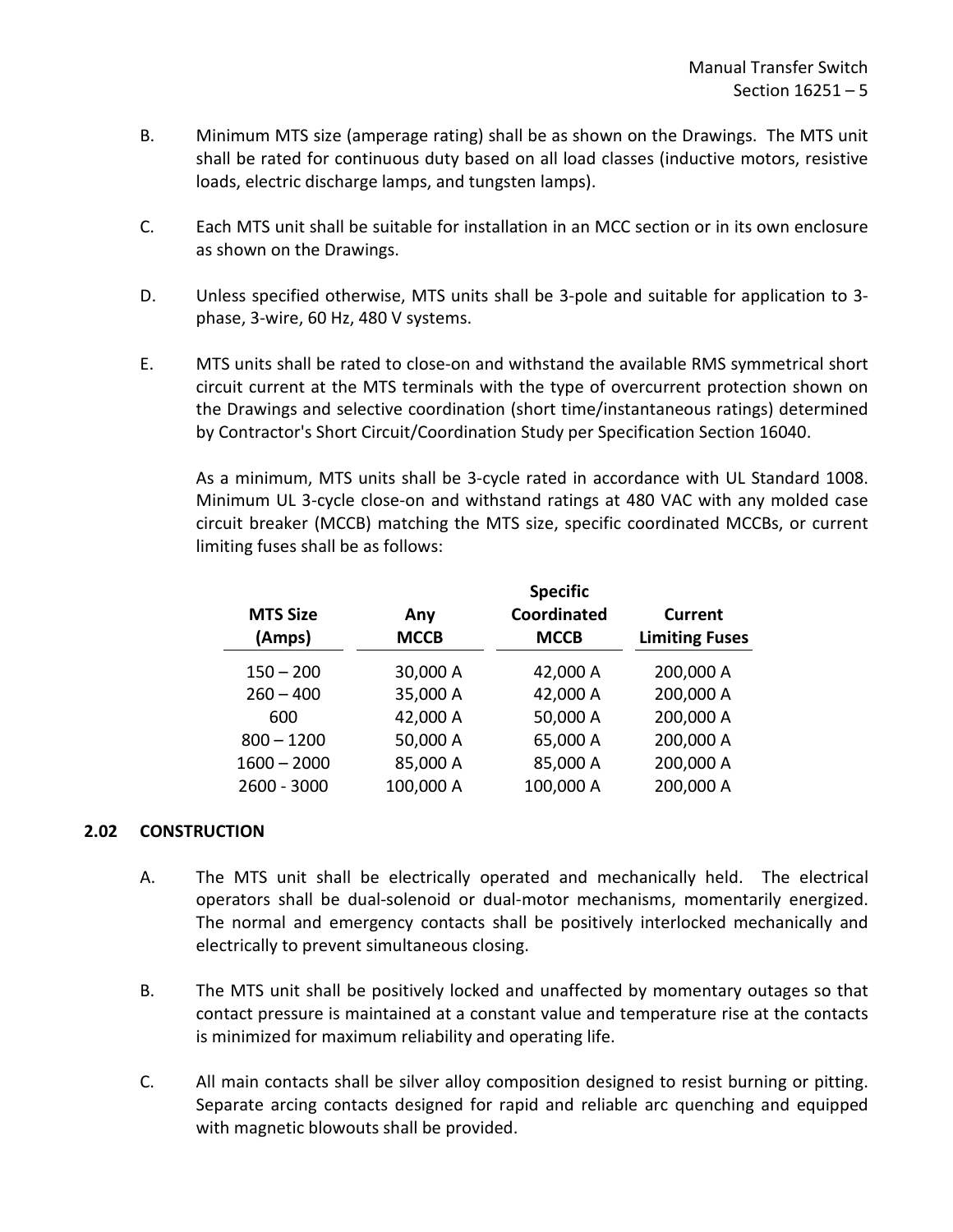# Manual Transfer Switch Section 16251 – 6

- D. Inspection of all contacts shall be possible from the front of the MTS without disassembly of operating linkages and without disconnection of power conductors. A manual operating handle shall be provided for maintenance purposes. The handle shall permit the operator to manually stop the contacts at any point throughout their entire travel to inspect and service the contacts when required.
- E. Designs utilizing components which are not intended for continuous duty, repetitive switching or transfer between two active power sources are not acceptable. Insulated case and molded-case circuit breaker type switches are not acceptable.
- F. Where specified for use on 3-phase, 4-wire systems, utilizing ground fault protection, a true 4-pole switch shall be provided with all 4-poles mounted on a common shaft. The continuous current rating and the closing and withstand rating of the fourth pole shall be identical to the rating of the main poles.
- G. Power connection lugs shall be screw type or compression type, suitable for 75ºC (minimum) rated copper conductors. Where neutral conductors are to be solidly connected, a fully-rated neutral terminal plate or bar with AL-CU neutral lugs shall be provided.
- H. Control components and wiring shall be front accessible without disassembly of operating linkages and with disconnection of power conductors. All control wiring shall be identified with tubular sleeve-type markers.
- I. Each MTS unit shall be mounted and wired at the factory, including mounting and wiring of all door-mounted accessories.

# <span id="page-7-0"></span>**2.03 CONTROLLER**

- A. The controller shall be connected to the transfer switch by an interconnecting wiring harness. The harness shall include a keyed disconnect plug to enable the controller to be disconnected from the transfer switch for routine maintenance. Controller components and wiring shall be front accessible.
- B. The controller shall direct the operation of the transfer switch. The controller's sensing and logic shall be controlled by a built-in microprocessor for maximum reliability and minimum maintenance.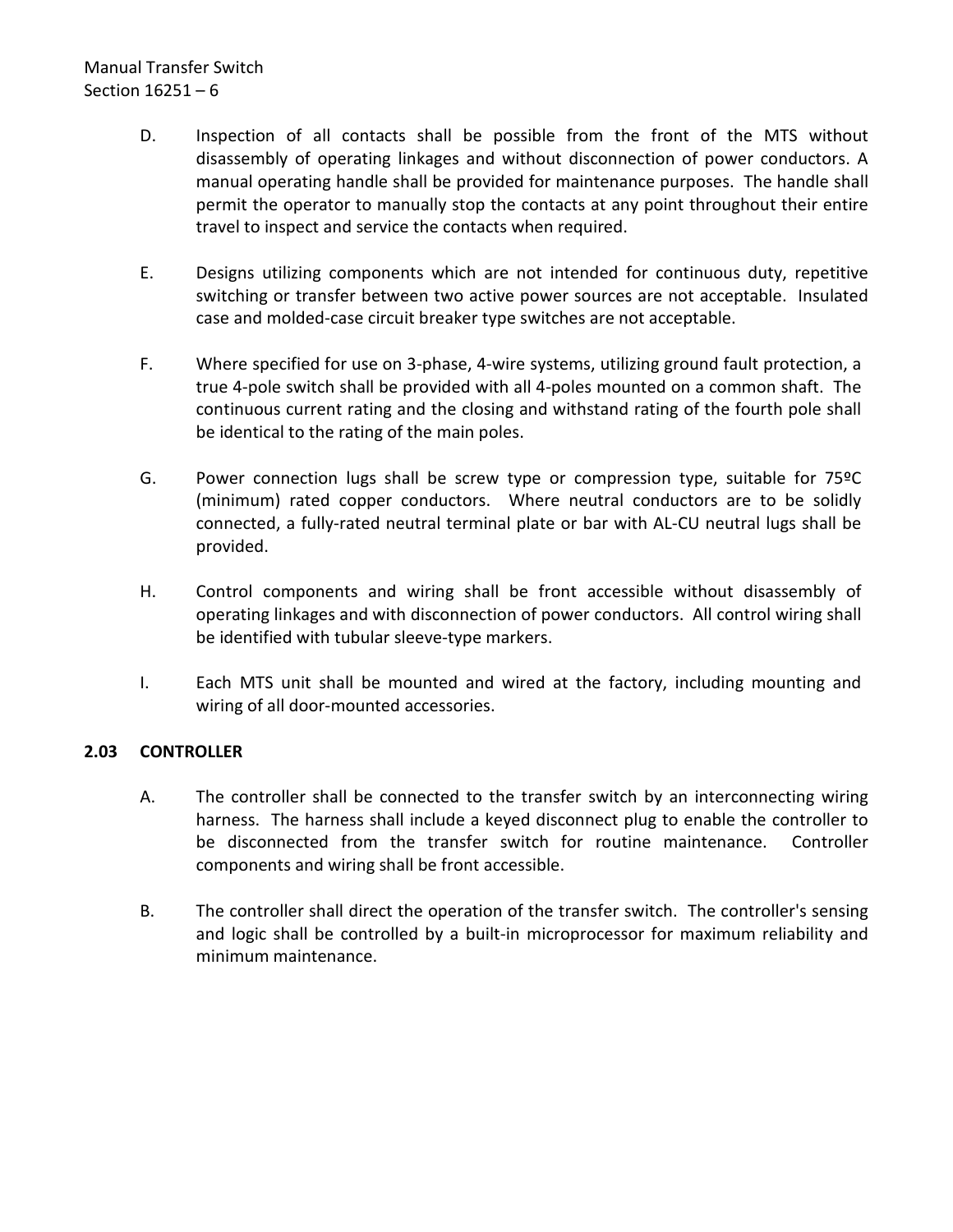- C. A graphical LCD or VGA display and keypad shall be an integral part of the controller for viewing all available data and setting desired operational parameters. Operational parameters shall also be available for viewing and limited control through a front accessible communications port. All instructions and controller settings shall be easily accessible, readable and accomplished without the use of codes, calculations, or instruction manuals.
- D. Voltage sensing shall be true RMS type and shall be accurate to  $\pm 1\%$  of nominal voltage. Frequency sensing shall be accurate to  $\pm 0.1$ Hz. Time delay settings shall be accurate to ±0.5% of the full scale value of the time delay.
- E. As a minimum, the MTS unit including controller shall be capable of operating over a temperature range of 0 to 40ºC.
- F. The controller shall be enclosed with a protective cover and be mounted separate from the transfer switch unit for safety and ease of maintenance. Sensing and control logic shall be provided on printed circuit boards.
- G. The controller shall be configured for manually actuated electrical operation with provisions for remote operation. The controller shall also be re-configurable for future full automatic operation without physical modification to the controller or transfer switch.
- H. Manual operation of the MTS unit shall be selectable via the controller keypad, without requiring the use of an external manual operator or opening of the enclosure door.
- I. The controller shall meet or exceed the requirements for Electromagnetic Compatibility (EMC) as follows:
	- 1. IEC 60947-6-1 Multiple Function Equipment Transfer Switching Equipment, 61000-4 Testing and Measurement Techniques – Overview
		- a. IEC 61000-4-2: Electrostatic Discharge Immunity Test (Level 4) b. IEC 61000-4-3: Radiated RF, Electromagnetic Field Immunity Test
		- c. IEC 61000-4-4: Electrical Fast Transient/Burst Immunity Test
		- d. IEC 61000-4-5: Surge Immunity Test
		- e. IEC 61000-4-6: Conducted RF Immunity Test
	- 2. EN55022 (CISPR11): Conducted and Radiated Emissions, Class B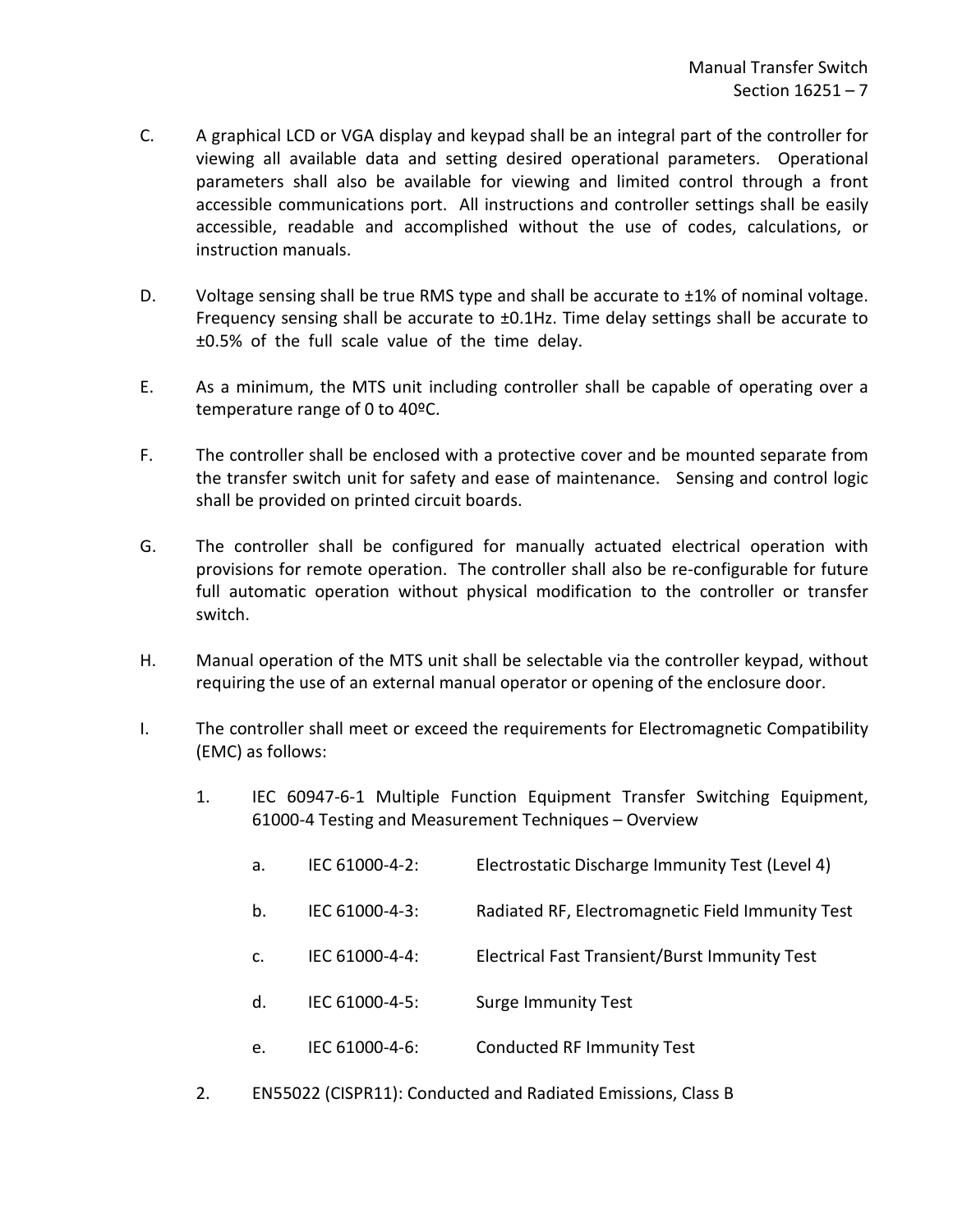## <span id="page-9-0"></span>**2.04 OPERATION**

- A. Voltage and Frequency Sensing
	- 1. Voltage and frequency on both the normal and emergency sources (as noted below) shall be continuously monitored, with the following pickup, dropout, and trip settings capabilities (values shown as % of nominal unless otherwise specified).

| Parameter      | <b>Source</b>    | <b>Dropout/Trip</b> | Pickup/Reset  |
|----------------|------------------|---------------------|---------------|
| Undervoltage   | N & E            | 70 to 98%           | 85 to 100%    |
| Overvoltage    | <b>N &amp; E</b> | 102 to 115%         | 2% below trip |
| Underfrequency | <b>N&amp;E</b>   | 85 to 98%           | 90 to 100%    |
| Overfrequency  | <b>N&amp;E</b>   | 102 to 110%         | 2% below trip |

- 2. Repetitive accuracy of all settings shall be within 1% at +25ºC.
- 3. Voltage and frequency settings shall be field adjustable in 1% increments either locally with the display and keypad or remotely via serial communications port access.
- 4. Source status screens shall be provided for both normal and emergency to provide digital readout of voltage and frequency.

# B. Time Delays

- 1. A time delay shall be provided to override momentary normal source outages and delay all transfer and engine starting signals, adjustable 0 to 6 seconds (minimum). It shall be possible to bypass the time delay from the controller user interface.
- 2. A time delay shall be provided on transfer to emergency, adjustable from 0 to 60 minutes (minimum) for controlled timing of transfer of loads to emergency. It shall be possible to bypass the time delay from the controller user interface.
- 3. A time delay shall be provided on retransfer to normal, adjustable 0 to 240 minutes (minimum). Time delay shall be automatically bypassed if emergency source fails and normal source is acceptable.
- 4. The controller shall include a timer for the delayed transition transfer operation to control the transition time from neutral to the emergency source, adjustable 0 to 6 minutes (minimum).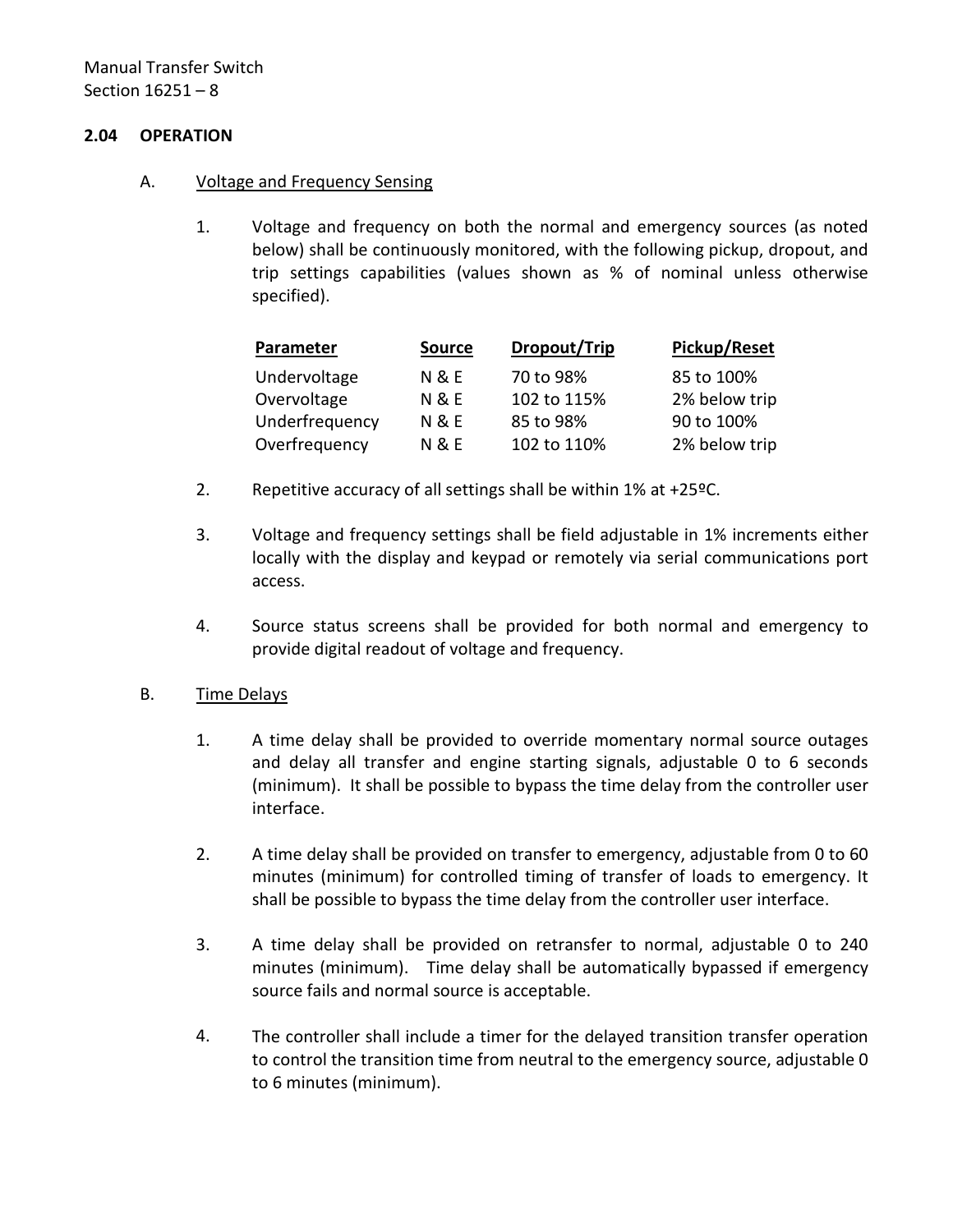- 5. The controller shall include a timer for the delayed transition transfer operation to control the transition time from neutral to the normal source, adjustable 0 to 6 minutes (minimum).
- 6. A cool down time delay shall be provided on shutdown of engine generator, adjustable 0 to 60 minutes (minimum).
- 7. A time delay activated output signal shall also be provided to drive an external relay(s) for selective load disconnect control. The controller shall have the ability to activate an adjustable 0 to 6 minutes (minimum) time delay in any of the following modes:
	- a. Prior to transfer only.
	- b. Prior to and after transfer.
	- c. Normal to emergency only.
	- d. Emergency to normal only.
	- e. Normal to emergency and emergency to normal.
	- f. All transfer conditions or only when both sources are available.
- 8. All adjustable time delays shall be field adjustable without the use of special tools.

# <span id="page-10-0"></span>**2.05 ADDITIONAL FEATURES**

- A. The user interface shall be provided with keys to transfer between the normal and emergency sources, and to simulate a normal source failure.
- B. The user interface shall be provided with a reset key to bypass the time delay on transfer to emergency.
- C. Auxiliary contacts, rated 10 A, 250 VAC, shall be provided consisting of:
	- 1. One (1) normally closed dry contact, which shall open when the normal power source fails for "power failure" signal to RTU or controls as shown on the Drawings.
	- 2. One (1) normally open dry contact, which shall close when the MTS is connected to the emergency source for "emergency power" signal to RTU or controls as shown on the Drawings.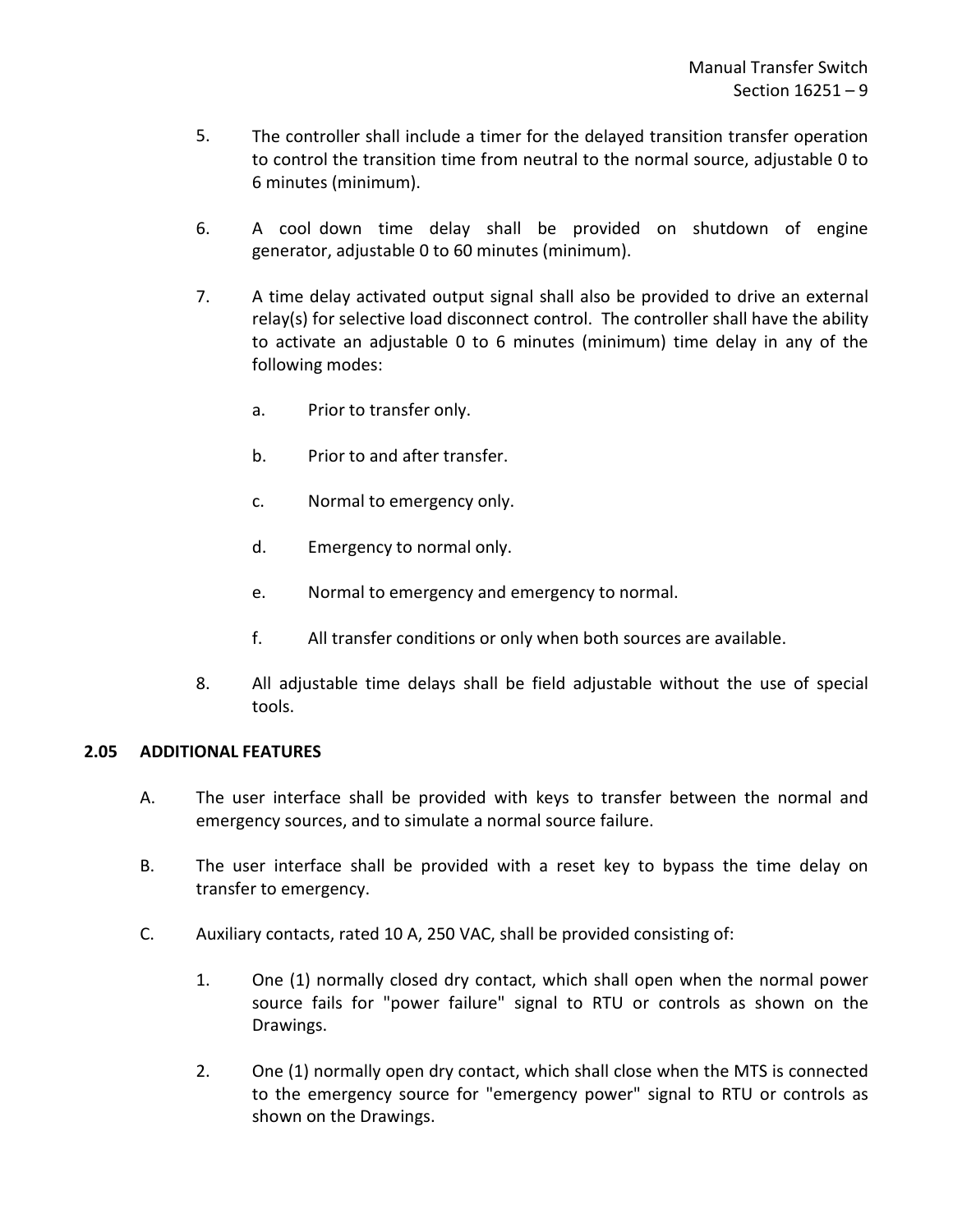- D. LED indicating lights shall be provided; one to indicate when the MTS is connected to the normal source (green) and one to indicate when the MTS is connected to the emergency source (red).
- E. LED indicating lights shall be provided and energized by controller outputs. The lights shall provide true source availability of the normal (green) and emergency (red) source, as determined by the voltage sensing trip and reset settings for each source.
- F. LED indicating light shall be provided to indicate switch not in automatic mode (manual); and blinking (amber) to indicate transfer inhibit.
- G. LED indicating light shall be provided to indicate any alarm condition or active time delay (red).
- H. An engine generator exercising timer shall be provided to configure weekly and biweekly automatic testing of an engine generator set with or without load. It shall be capable of being configured to indicate a day of the week, and time weekly testing should occur.
- I. The controller shall contain a diagnostic screen for the purpose of detecting system errors. This screen shall provide information on the status input signals to the controller which may be preventing load transfer commands from being completed.
- J. Unless specified otherwise, MTS units installed outdoors shall be provided with strip heaters to prevent condensation and freezing of condensation. Unless indicated otherwise on the Drawings, strip heaters shall be provided with thermostMTS and shall be connected to the load terminals of the MTS for power.

# <span id="page-11-0"></span>**PART 3 - EXECUTION**

# <span id="page-11-1"></span>**3.01 FACTORY TESTING**

- A. The complete MTS unit shall be factory tested to ensure proper operation of the individual components and correct overall sequence of operation and to ensure that the operating transfer time, voltage, frequency, and time delay settings are in compliance with the specification requirements and the manufacturer's recommendations.
- B. The manufacturer shall provide certified copies of factory test reports to District for approval prior to shipment.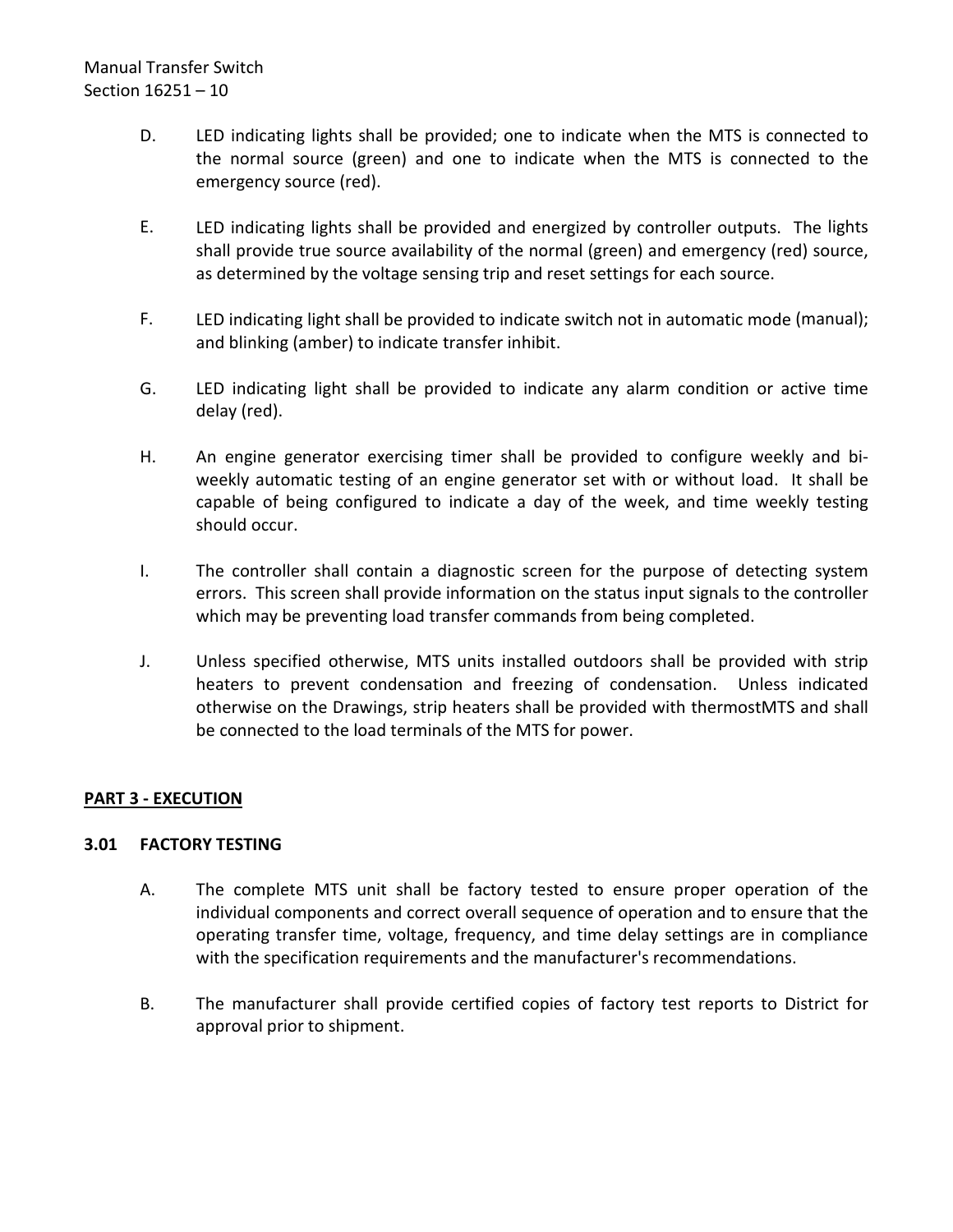## <span id="page-12-0"></span>**3.02 INSTALLATION**

- A. Contractor shall install all equipment in accordance with the manufacturer's written instructions, NEC standards, requirements and standards specified herein, and as shown on the Drawings.
- B. Where an MTS unit is provided in an MCC or switchboard, Contractor shall anchor MCCs and switchboards in accordance with specified requirements for same. Where an MTS unit is provided in a separate free standing enclosure, Contractor shall anchor the enclosure to a reinforced concrete pad and floor slab in accordance with the calculations and details prepared by the manufacturer's engineer. Anchor bolt embedment depth shall be based on the thickness of the structure slab only, and shall not include any portion of the raised concrete housekeeping pad beneath the equipment. Where an MTS unit is provided in a separate wall mounted enclosure, Contractor shall anchor the enclosure to a concrete or masonry wall in accordance with the calculations and details prepared by the manufacturer's engineer.
- C. Verify the compatibility of conductor size, type, and stranding versus the power lugs furnished. Utilize correct lugs in all applications. Crimp compression lugs with manufacturer recommended tools.
- D. Tighten all lugs, connectors, terminals, etc. in accordance with the equipment manufacturer's published torque tightening values for same.
- E. Install arc flash hazard labels in accordance with the requirements of Specification Section 16040.
- F. Perform all pre-energizing checks as recommended by the manufacturer.

### <span id="page-12-1"></span>**3.03 FIELD QUALITY CONTROL**

- A. Contractor shall provide the services of a qualified factory-trained manufacturer's representative to assist the Contractor in installation and start-up of the equipment specified under this Section. The manufacturer's representative shall provide technical direction and assistance to the Contractor in equipment connections and adjustments, and testing of the assembly and components contained therein.
- B. The following minimum work shall be performed by the Contractor under the technical direction of the manufacturer's service representative.
	- 1. Perform insulation tests on each power phase (and neutral where provided) and verify low resistance ground connection on ground bus.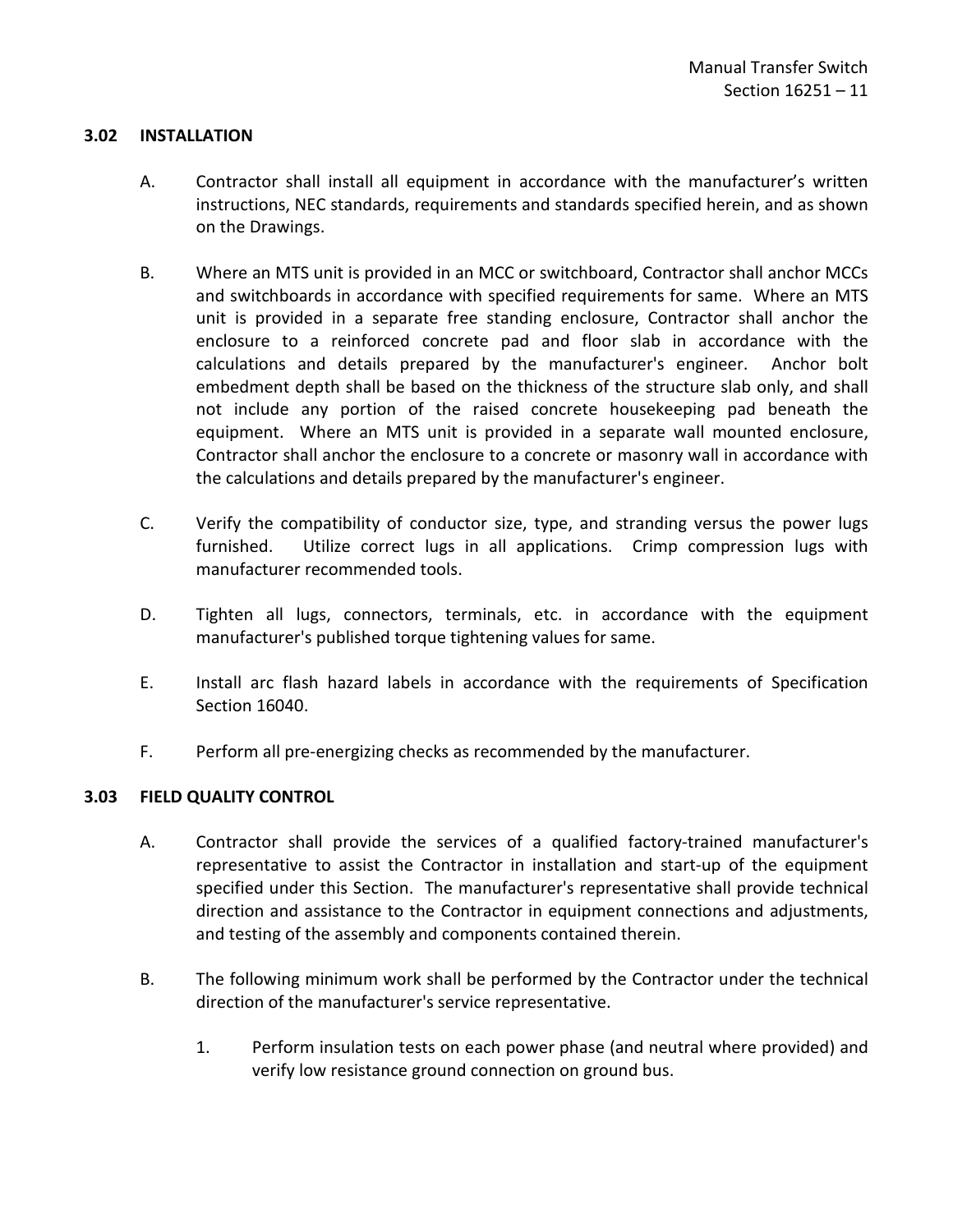- 2. Connect all power wiring and control wiring and verify basic operation of external control and status signals.
- 3. Torque all bolted connections made in the field and verify all factory bolted connections.
- 4. Perform pre-startup of the MTS controller. Calibrate any solid-state metering or control relays for their intended purpose and make written notations of adjustments on record drawings.

# <span id="page-13-0"></span>**3.04 FIELD ADJUSTMENTS AND TESTING**

- A. Follow the manufacturer's instructions and the Contract Documents concerning operating transfer times, voltage and frequency settings, time delay settings, and startup of components.
- B. Follow the minimum requirements as stipulated in the NETA testing procedure for MTS assemblies.
- C. Prepare a field report on tests performed, test values recorded, adjustments, etc., and provide same to District for review and approval.

# <span id="page-13-1"></span>**3.05 MANUFACTURER'S CERTIFICATION**

- A. A qualified factory-trained manufacturer's representative shall certify in writing that the equipment has been installed, adjusted, and tested in accordance with the manufacturer's recommendations. Equipment shall be inspected prior to the generation of any reports.
- B. Manufacturer's written certification shall be provided in accordance with Detailed Provision Section 16010.

### <span id="page-13-2"></span>**3.06 CLEANUP**

- A. All parts of the electrical equipment and materials shall be left in a clean condition. Exposed parts shall be clean of dust, dirt, cement, plaster and other materials, and all oil and grease spots shall be removed with a non-flammable cleaning solvent. Such surfaces shall be carefully wiped and cleaned. Paint touch-up shall be applied to all scratches on panels and cabinets. Electrical cabinets or enclosures shall be free of spider webs.
- B. Paint touch-up matching factory color and finish shall be applied to all scratches on panels and cabinets.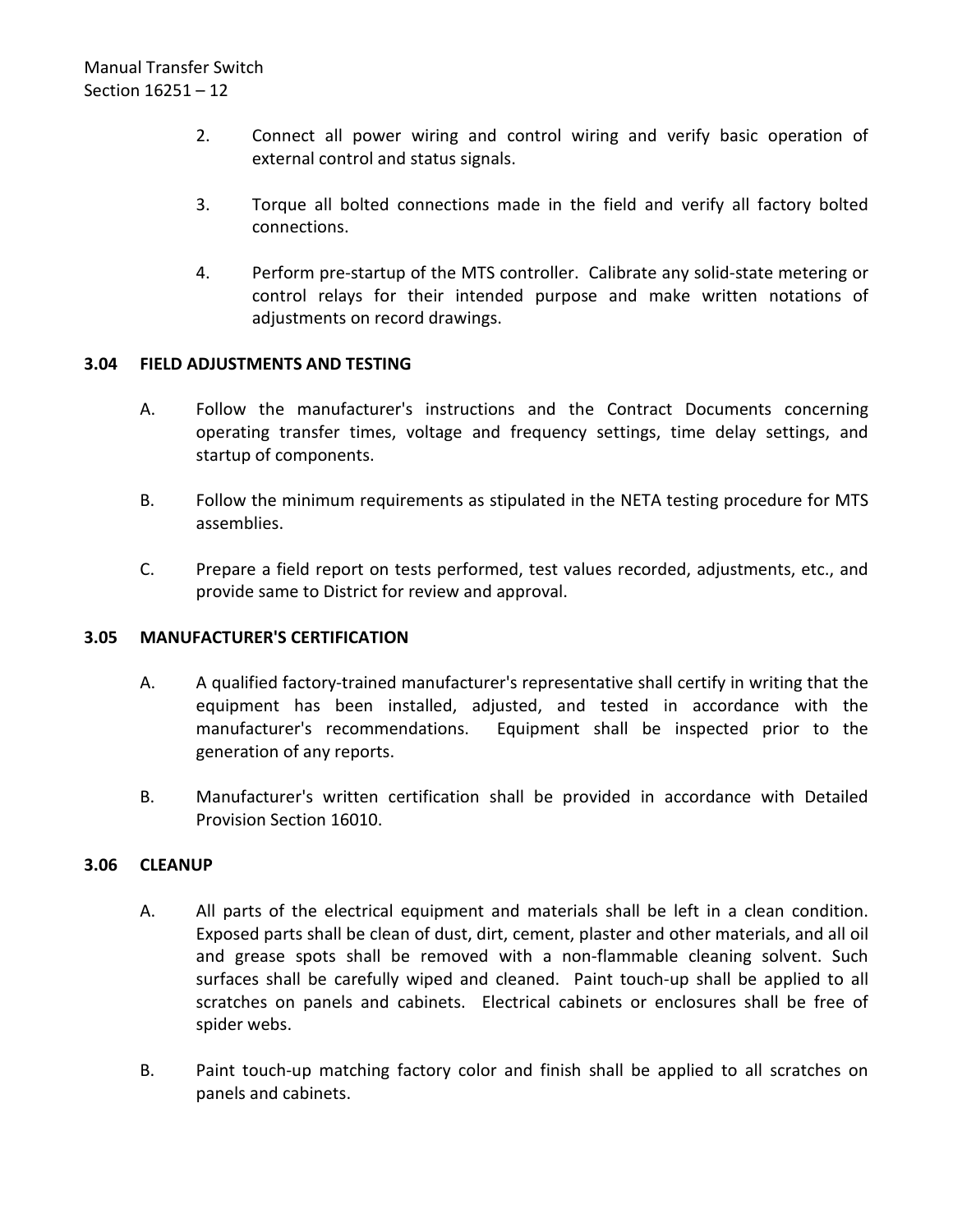#### <span id="page-14-0"></span>**3.07 INSTRUCTION**

After the equipment has been installed, tested, and adjusted, and placed in satisfactory operating condition, the equipment manufacturer shall provide classroom instruction to District's personnel in the use and maintenance of the equipment. Two (2) hours of instruction shall be provided, unless otherwise specified. Contractor shall give the District formal written notice of the proposed instruction period at least two weeks prior to commencement of the instruction period. Scheduled training shall be at a time acceptable to the District and the manufacturer. During this instruction period, the manufacturer shall answer any questions from District personnel. The manufacturer's obligation shall be considered ended when he and the District agree that no further instruction is needed.

### **END OF SECTION 16251**